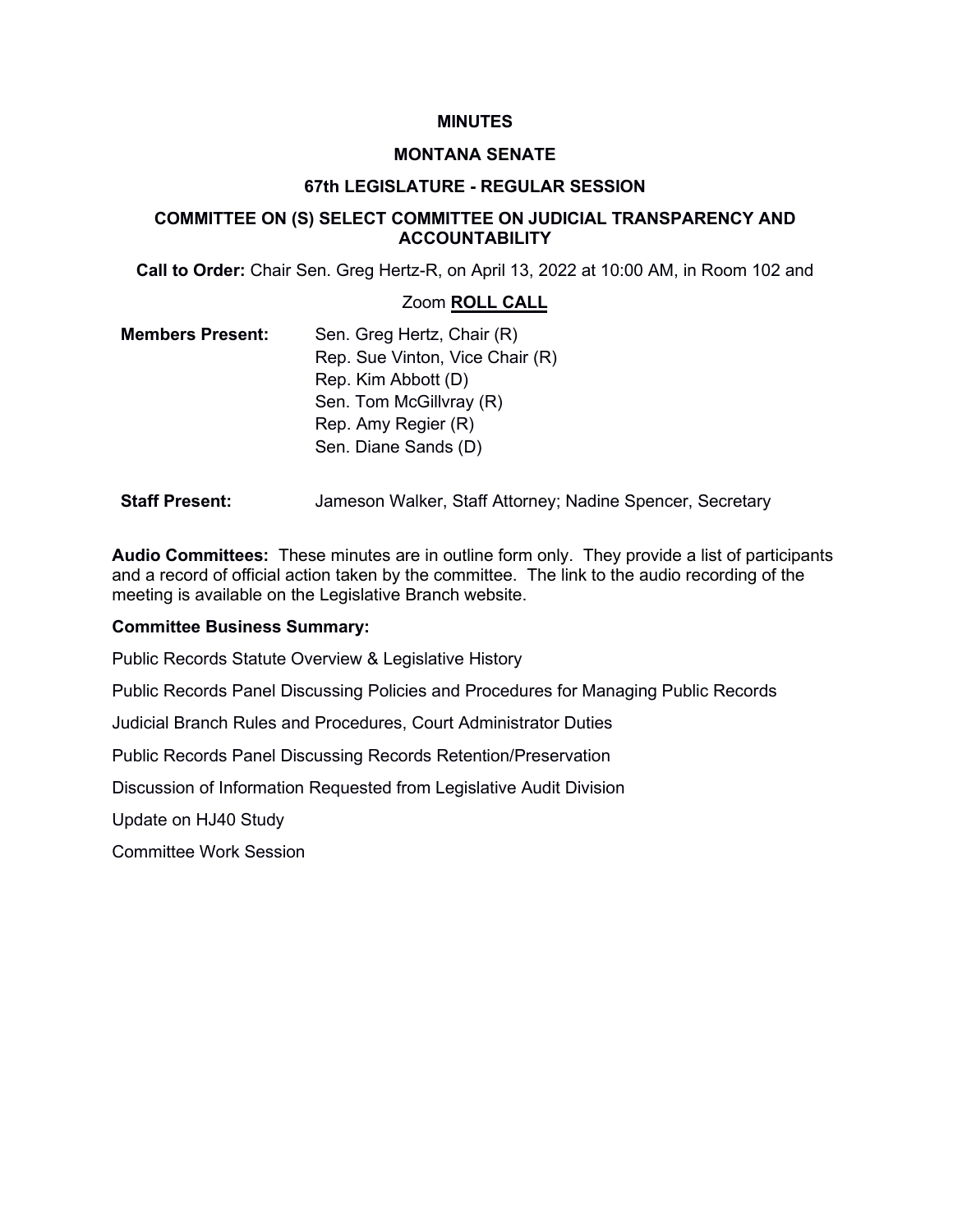## 10:00:50 Sen. Hertz

### **Public Records Statute Overview & Legislative History**

10:02:11 Todd Everts, chief legal counsel and code commissioner, Legislative Services Divi[sion \(LSD\).](https://leg.mt.gov/content/Committees/JointSlctJudical/April-13-2022/Exhibit1.pdf) **(Exhibit 1)**

# **Committee questions for Mr. Everts**

- 10:15:38 Sen. McGillvray
- 10:16:15 Mr. Everts
- 10:16:37 Sen. McGillvray
- 10:16:49 Mr. Everts
- 10:17:16 Sen. Sands
- 10:17:53 Mr. Everts **[\(Exhibit 2\)](https://leg.mt.gov/content/Committees/JointSlctJudical/April-13-2022/Exhibit2.pdf)**
- 10:18:42 Sen. Sands
- 10:18:57 Rep. Regier
- 10:19:10 Mr. Everts
- 10:20:51 Sen. Hertz
- 10:21:48 Mr. Everts
- 10:22:29 Sen. Sands
- 10:23:07 Mr. Everts
- 10:24:48 Sen. Sands
- 10:25:23 Mr. Everts
- 10:26:32 Sen. Sands
- 10:27:03 Mr. Everts
- 10:28:09 Rep. Vinton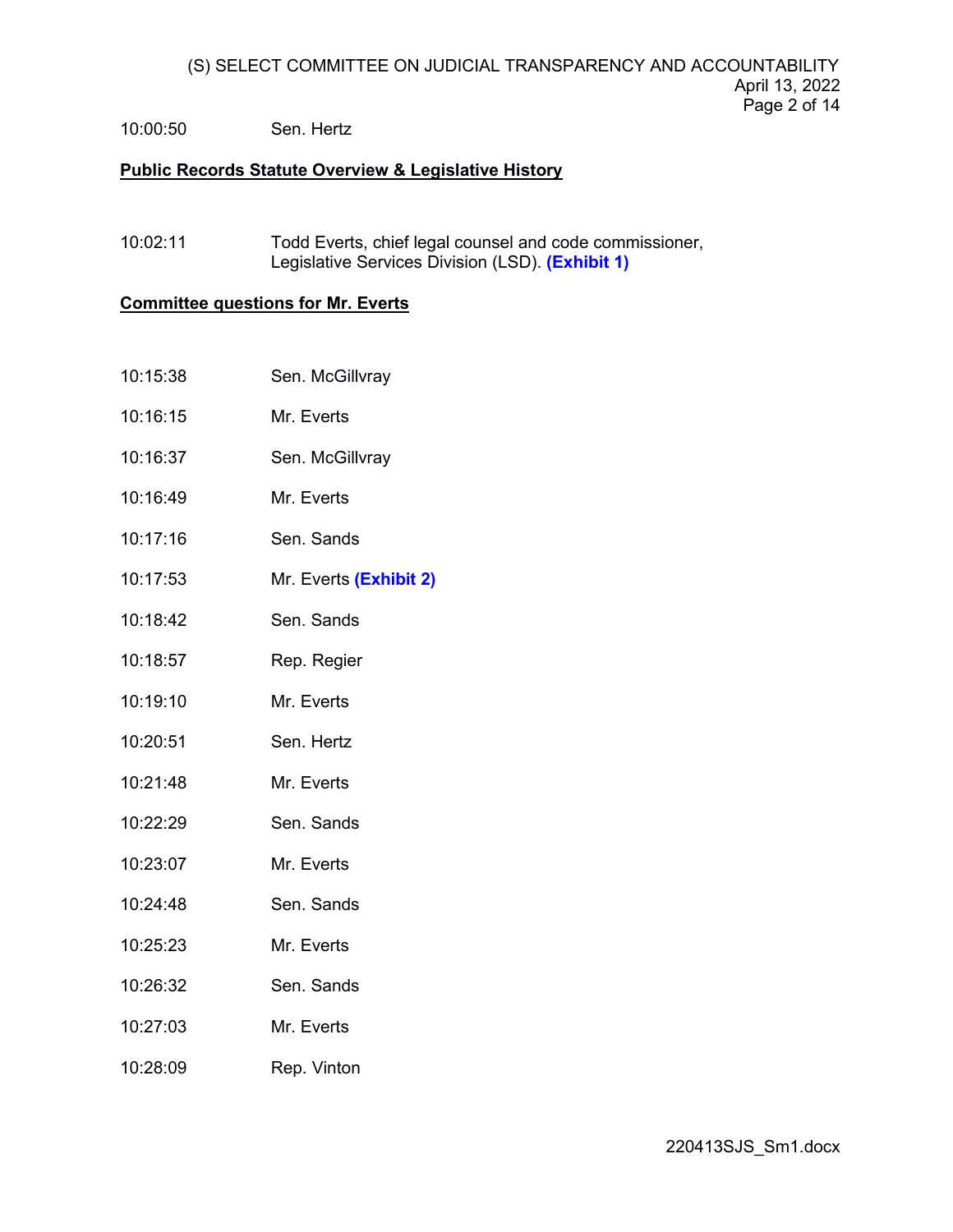10:28:32 Mr. Everts

10:30:07 Sen. Hertz

10:30:28 Mr. Everts

## **Public Records Panel 1: Discussing Policies and Procedures for Managing Public Records**

10:31:16 Sen. Hertz provided an introduction.

### **Office of the Montana Secretary of State**

| <b>Committee questions for Mr. Dagnall</b> |                                                                                                                 |  |
|--------------------------------------------|-----------------------------------------------------------------------------------------------------------------|--|
| 10:40:03                                   | Mr. Dagnall                                                                                                     |  |
| 10:39:57                                   | Sen. Hertz                                                                                                      |  |
| 10:38:01                                   | Mr. Dagnall                                                                                                     |  |
| 10:37:47                                   | Sen. Hertz                                                                                                      |  |
| 10:36:09                                   | Mr. Dagnall                                                                                                     |  |
| 10:35:54                                   | Sen. Hertz                                                                                                      |  |
| 10:32:48                                   | Ray Dagnall, program specialist, Secretary of State's Office, and<br>state records committee chair. (Exhibit 3) |  |

| 10:40:42 | Rep. Abbott |
|----------|-------------|

| 10:41:03 | Mr. Dagnall |
|----------|-------------|
|----------|-------------|

- 10:42:45 Sen. Sands
- 10:43:32 Mr. Dagnall
- 10:44:03 Sen. Sands
- 10:44:20 Mr. Dagnall
- 10:44:53 Sen. Hertz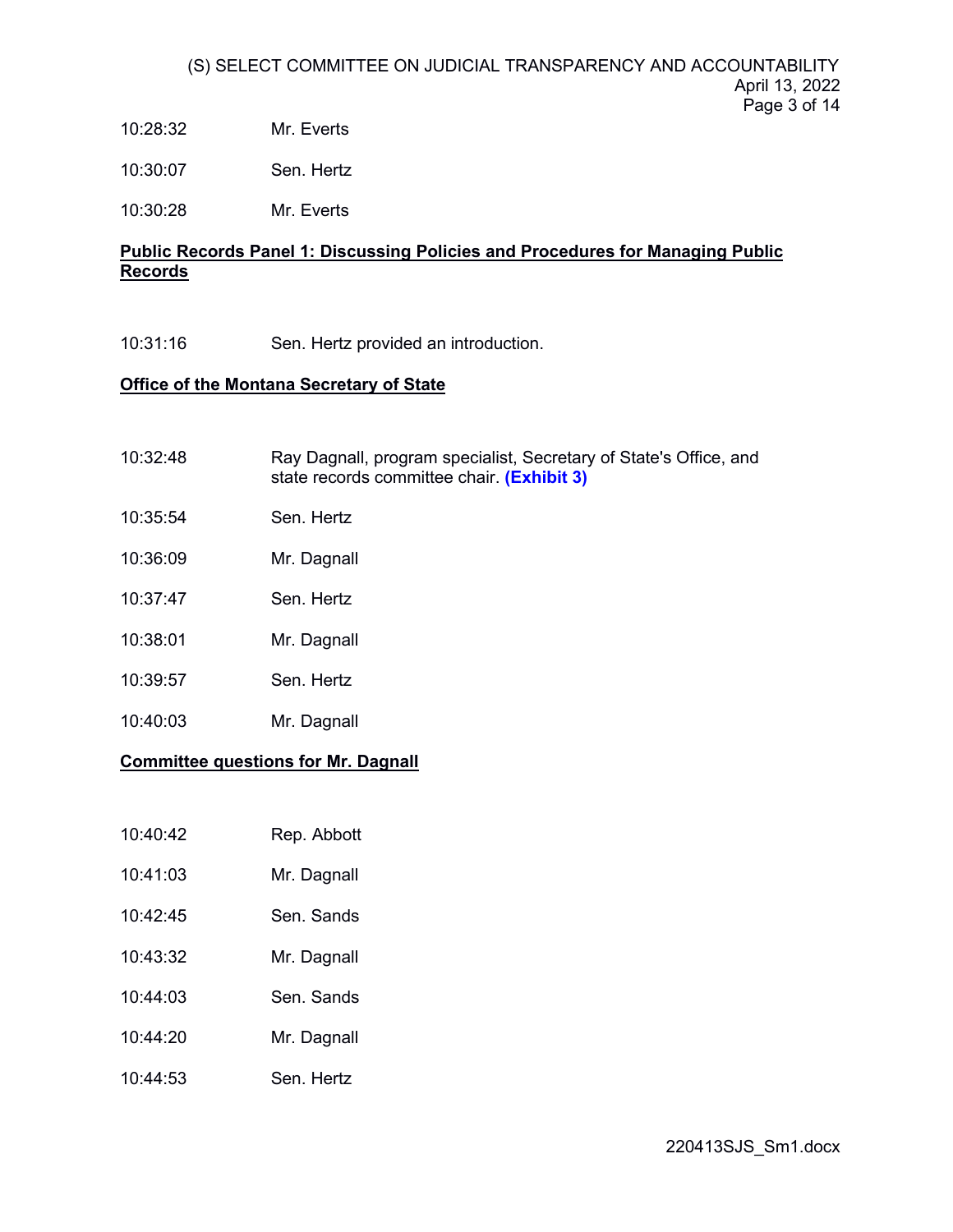- 10:45:04 Mr. Dagnall
- 10:47:34 Sen. McGillvray
- 10:48:03 Mr. Dagnall
- 10:49:42 Sen. McGillvray
- 10:49:50 Mr. Dagnall
- 10:51:10 Rep. Vinton
- 10:51:22 Mr. Dagnall
- 10:51:51 Rep. Vinton
- 10:52:05 Mr. Dagnall
- 10:52:37 Sen. Sands
- 10:52:56 Mr. Dagnall
- 10:53:22 Sen. Sands
- 10:54:02 Mr. Dagnall
- 10:54:58 Sen. Hertz
- 10:55:20 Mr. Dagnall
- 10:55:30 Sen. McGillvray
- 10:55:53 Sen. Hertz
- 10:56:11 Mr. Dagnall
- 10:56:55 Rep. Abbott
- 10:57:31 Mr. Dagnall
- 10:58:24 Sen. Sands
- 10:58:45 Mr. Dagnall
- 10:58:56 Sen. Hertz
- 10:59:28 Mr. Dagnall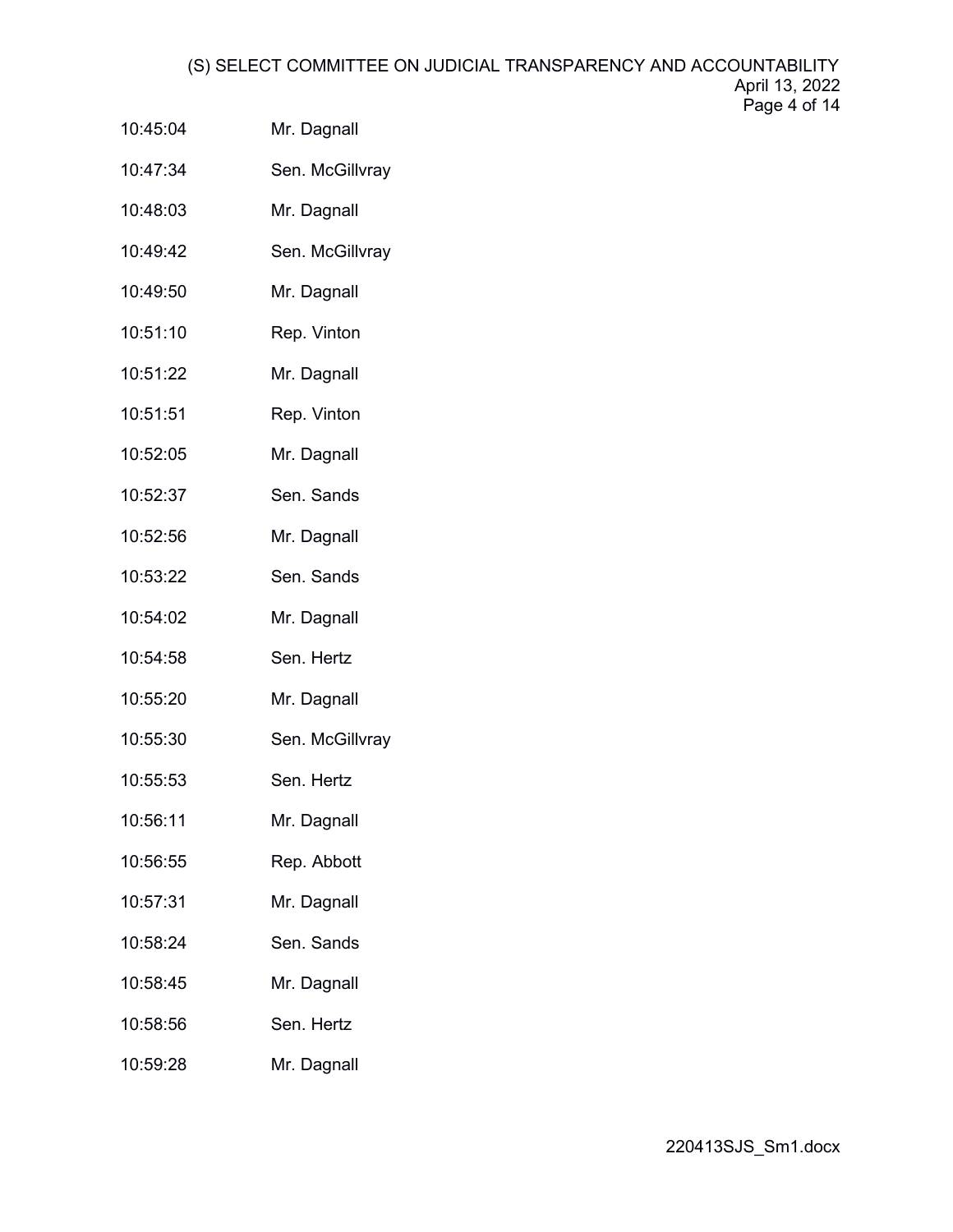#### **Susan Fox, Executive Director Legislative Services Division**

- 11:00:51 Ms. Fox.
- $11:03:20$ Ms. Fox discussed the current records plan. **[\(Exhibit 4\)](https://leg.mt.gov/content/Committees/JointSlctJudical/April-13-2022/Records-procedures_FINAL DOCUMENT.pdf)**
- 11:04:50 Ms. Fox said the committee received an excerpt from the legislative administrative manual. **[\(Exhibit 5\)](https://leg.mt.gov/content/Committees/JointSlctJudical/April-13-2022/Pages from Admin Manual Final  2_2022.pdf)**
- 11:07:43 Ms. Fox said the committee received a copy of the presentation used for training legislators and staff, email guidelines for legislators, and a records decision tree. **[\(Exhibit 6\)](https://leg.mt.gov/content/Committees/JointSlctJudical/April-13-2022/Exhibit6.pdf)**
- 11:10:05 Ms. Fox discussed public records information requests. **[\(Exhibit 7\)](https://leg.mt.gov/content/Committees/JointSlctJudical/April-13-2022/2022LOG_3_30_22.pdf)**

#### **Committee questions for Ms. Fox**

- 11:13:35 Sen. McGillvray
- 11:13:55 Ms. Fox
- 11:15:50 Sen. McGillvray
- 11:16:01 Ms. Fox
- 11:16:29 Sen. Hertz
- 11:16:41 Ms. Fox
- 11:17:22 Rep. Abbott
- 11:18:26 Ms. Fox
- 11:22:01 Rep. Regier
- 11:22:12 Ms. Fox
- 11:22:53 Sen. Hertz
- 11:23:04 Ms. Fox
- 11:23:26 Sen. Sands
- 11:23:59 Ms. Fox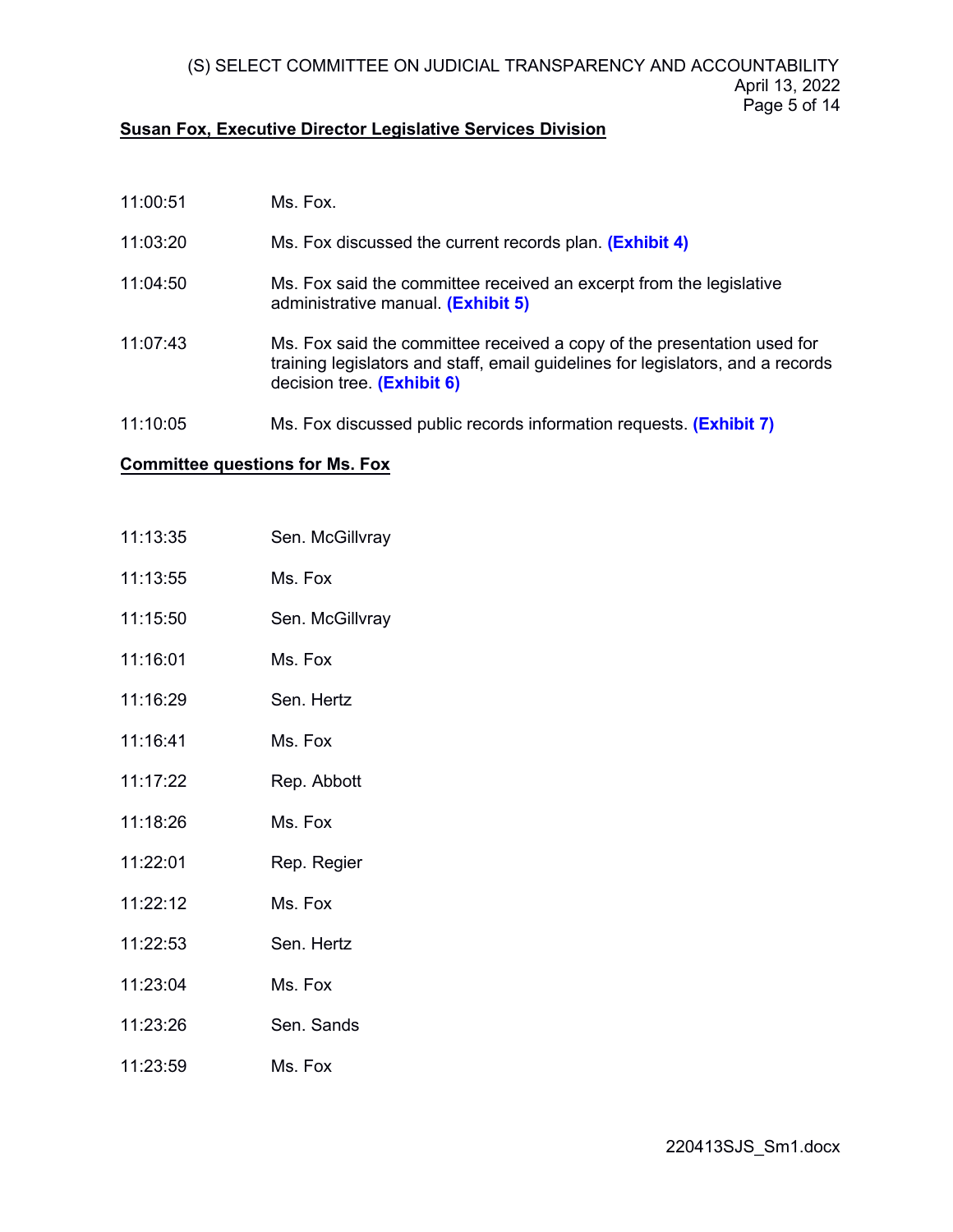- 11:25:05 Sen. Sands
- 11:25:30 Ms. Fox
- 11:25:43 Sen. Sands
- 11:26:12 Ms. Fox
- 11:27:06 Sen. Sands
- 11:27:44 Rep. Vinton
- 11:28:07 Ms. Fox
- 11:29:03 Rep. Vinton
- 11:29:20 Ms. Fox
- 11:29:50 Sen. Hertz
- 11:30:04 Ms. Fox
- 11:30:29 Sen. Hertz
- 11:30:55 Ms. Fox
- 11:31:13 Sen. McGillvray
- 11:31:44 Ms. Fox
- 11:32:45 Sen. McGillvray
- 11:33:00 Sen. Hertz
- 11:33:11 Ms. Fox
- 11:33:21 Sen. Hertz
- 11:33:30 Ms. Fox
- 11:33:37 Sen. Hertz
- 11:33:44 Ms. Fox
- 11:34:30 Sen. Hertz
- 11:34:39 Ms. Fox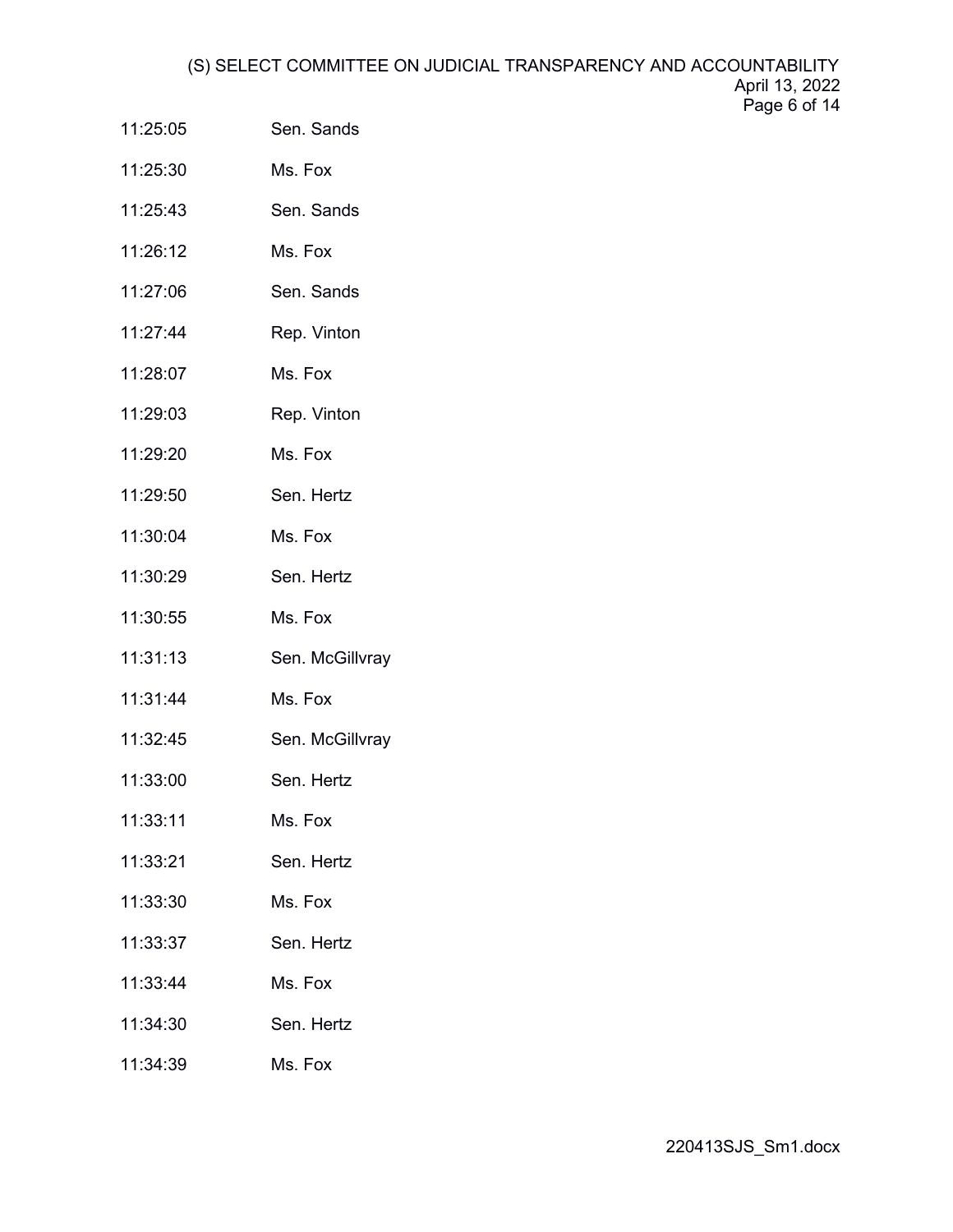### **Beth McLaughlin, Supreme Court Administrator**

11:36:06 Ms. McLaughlin. **[\(Exhibit 8\)](https://leg.mt.gov/content/Committees/JointSlctJudical/April-13-2022/Judicial-Branch-Production-to-Committee.pdf)**

### **Committee questions for Ms. McLaughlin**

- 12:05:13 Sen. Sands
- 12:06:15 Ms. McLaughlin
- 12:07:45 Sen. Sands
- 12:08:47 Ms. McLaughlin
- 12:10:30 Sen. Sands
- 12:11:03 Ms. McLaughlin
- 12:12:23 Sen. McGillvray
- 12:13:27 Ms. McLaughlin
- 12:14:52 Sen. McGillvray
- 12:15:16 Ms. McLaughlin
- 12:16:46 Sen. Hertz
- 12:17:13 Ms. McLaughlin
- 12:18:33 Sen. Hertz
- 12:18:50 Ms. McLaughlin
- 12:19:17 Rep. Vinton
- 12:20:09 Ms. McLaughlin
- 12:22:18 Rep. Vinton
- 12:22:37 Ms. McLaughlin
- 12:25:24 Sen. McGillvray
- 12:25:52 Ms. McLaughlin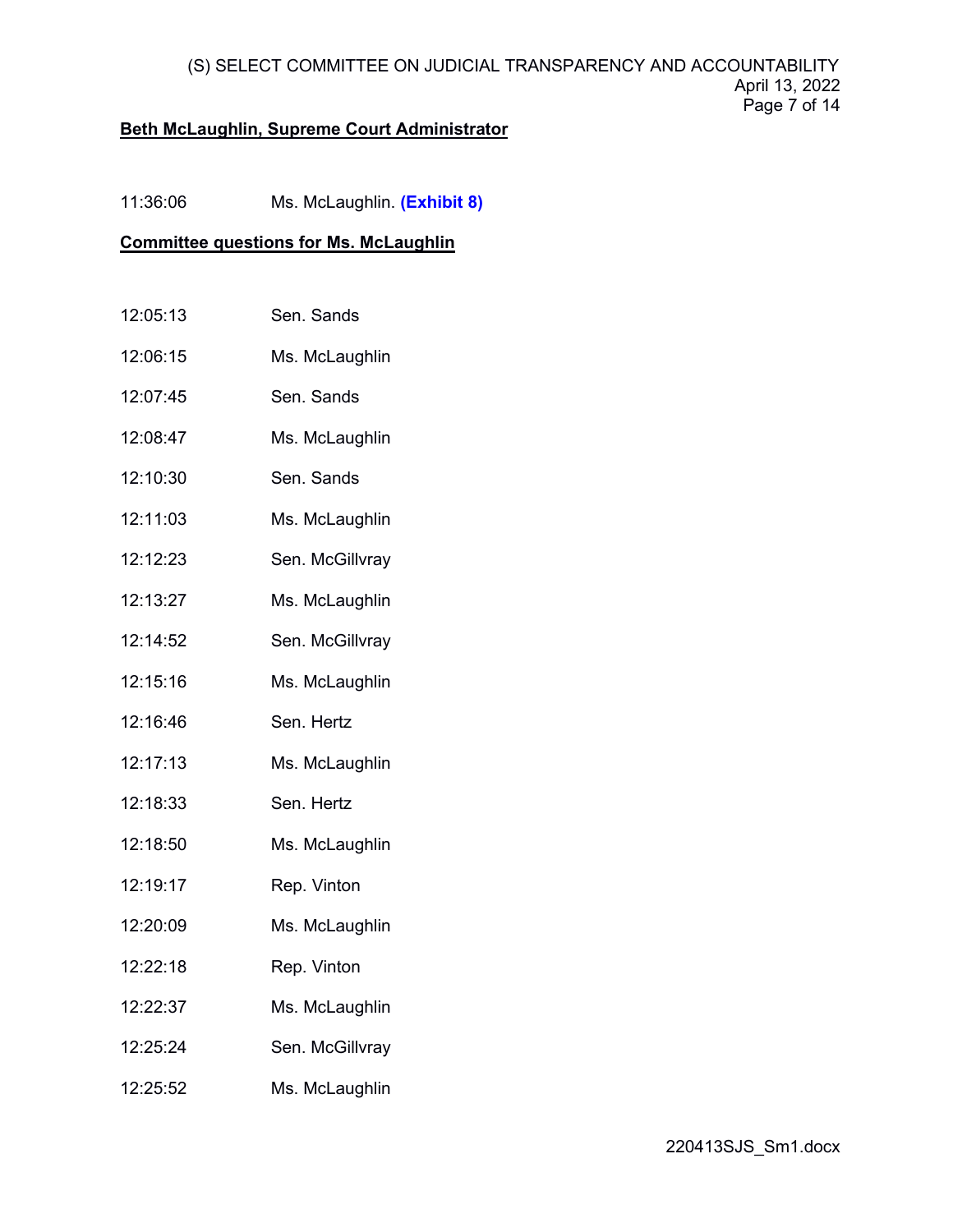- 12:26:39 Sen. McGillvray
- 12:27:01 Ms. McLaughlin
- 12:27:24 Sen. Hertz
- 12:28:00 Ms. McLaughlin
- 12:30:19 Sen. Hertz
- 12:30:53 Ms. McLaughlin
- 12:32:44 Sen. Hertz
- 12:33:00 Ms. McLaughlin
- 12:33:47 Sen. Hertz

# **Judicial Branch Rules and Procedures, Court Administrator Duties**

# **Beth McLaughlin, Supreme Court Administrator**

12:34:45 Ms. McLaughlin. **[\(Exhibit 9\)](https://leg.mt.gov/content/Committees/JointSlctJudical/April-13-2022/McLaughlin.pdf)**

# **Committee questions for Ms. McLaughlin**

- 12:48:09 Sen. Sands
- 12:48:23 Ms. McLaughlin
- 12:48:37 Sen. Sands
- 12:48:49 Ms. McLaughlin
- 12:49:57 Rep. Vinton
- 12:50:28 Ms. McLaughlin
- 12:52:32 Sen. Hertz
- 12:52:59 Ms. McLaughlin
- 12:55:01 Sen. Hertz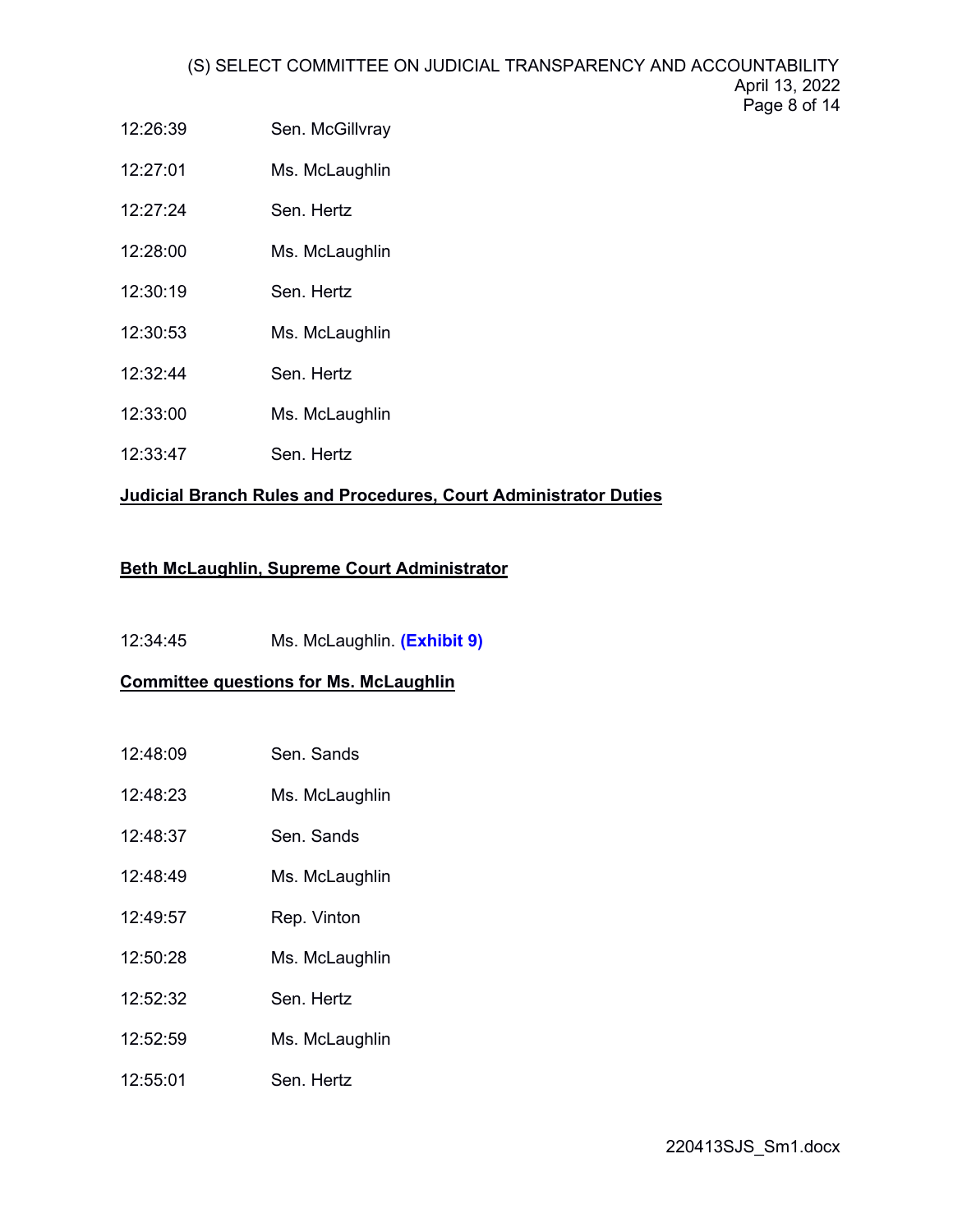- 12:55:37 Ms. McLaughlin
- 12:57:11 Sen. Hertz

## **BREAK**

- 12:57:53 Recess
- 13:49:31 Reconvene

## **Public Records Panel 2: Discussing Records Retention/Preservation**

## **Kevin Gilbertson, State CIO, SITSD**

- 13:50:19 Mr. Gilbertson
- 13:51:21 Don Harris, chief legal counsel, Department of Administration

### **Committee questions**

| 13:52:02 | Sen. Hertz     |
|----------|----------------|
| 13:52:24 | Mr. Gilbertson |

- 13:55:37 Sen. Hertz
- 13:55:50 Mr. Gilbertson
- 13:56:17 Rep. Abbott
- 13:56:57 Mr. Gilbertson
- 13:57:13 Rep. Abbott
- 13:57:39 Mr. Gilbertson
- 13:58:10 Sen. Hertz
- 13:58:39 Mr. Harris
- 13:58:59 Sen. Hertz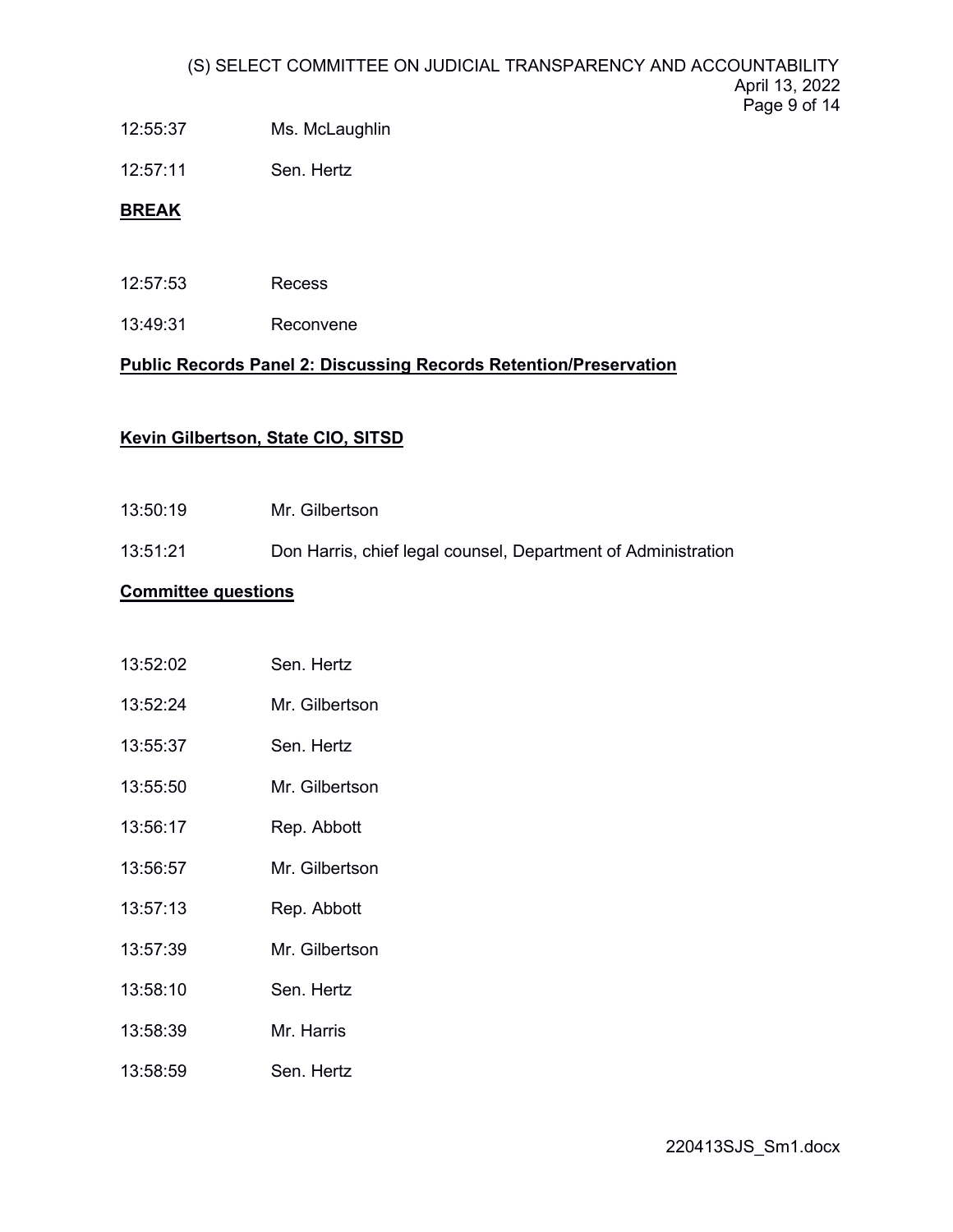- 13:59:29 Mr. Gilbertson
- 14:01:18 Sen. Hertz
- 14:01:27 Mr. Gilbertson
- 14:02:27 Sen. Hertz
- 14:02:54 Mr. Gilbertson
- 14:04:34 Rep. Regier
- 14:04:50 Mr. Gilbertson
- 14:05:40 Rep. Regier
- 14:05:56 Mr. Gilbertson
- 14:06:34 Sen. Hertz
- 14:06:46 Mr. Gilbertson
- 14:07:14 Sen. Hertz
- 14:07:30 Mr. Gilbertson
- 14:08:09 Mr. Harris
- 14:08:37 Rep. Vinton
- 14:08:52 Mr. Gilbertson
- 14:09:23 Rep. Vinton
- 14:09:34 Mr. Gilbertson
- 14:09:55 Mr. Harris
- 14:10:49 Rep. Vinton
- 14:11:12 Mr. Harris
- 14:12:06 Sen. Hertz
- 14:12:23 Mr. Gilbertson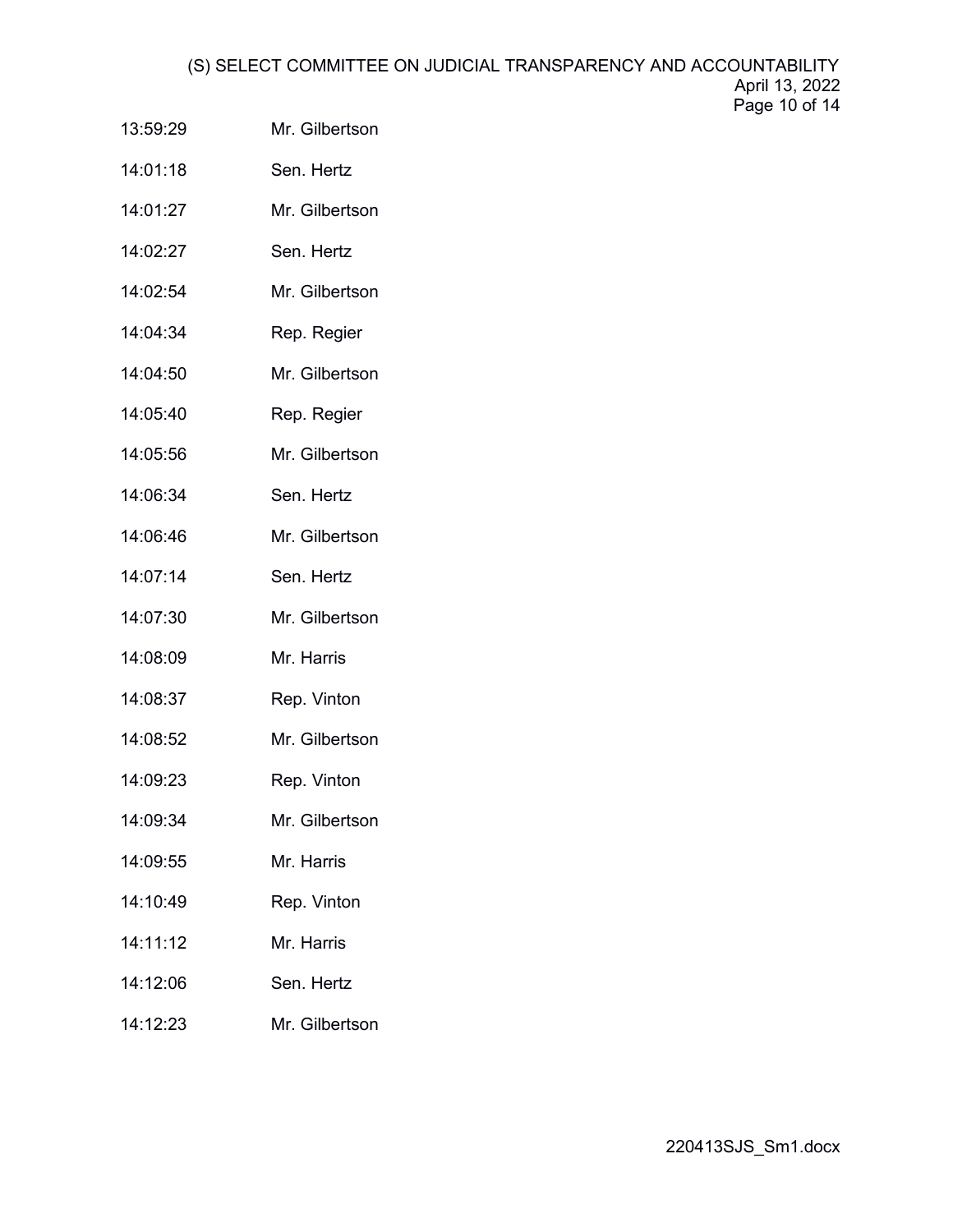### **Ray Dagnall, Chair, State Records Committee**

14:12:57 Sen. Hertz said Mr. Dagnall spoke earlier and did not have any new information to add.

#### **Rich Aarstad, Montana Historical Society**

- 14:13:44 Mr. Aarstad
- 14:13:56 Sen. Hertz
- 14:14:21 Mr. Aarstad
- 14:15:49 Sen. Hertz
- 14:16:05 Mr. Aarstad
- 14:17:08 Sen. Hertz
- 14:17:24 Mr. Aarstad
- 14:17:34 Sen. Hertz
- 14:17:44 Mr. Aarstad

### **Committee questions for Mr. Aarstad**

- 14:18:14 Sen. Sands
- 14:18:47 Mr. Aarstad
- 14:19:47 Sen. Sands
- 14:20:23 Mr. Aarstad
- 14:20:40 Sen. McGillvray
- 14:20:54 Mr. Aarstad
- 14:22:19 Sen. McGillvray
- 14:22:44 Mr. Aarstad redirect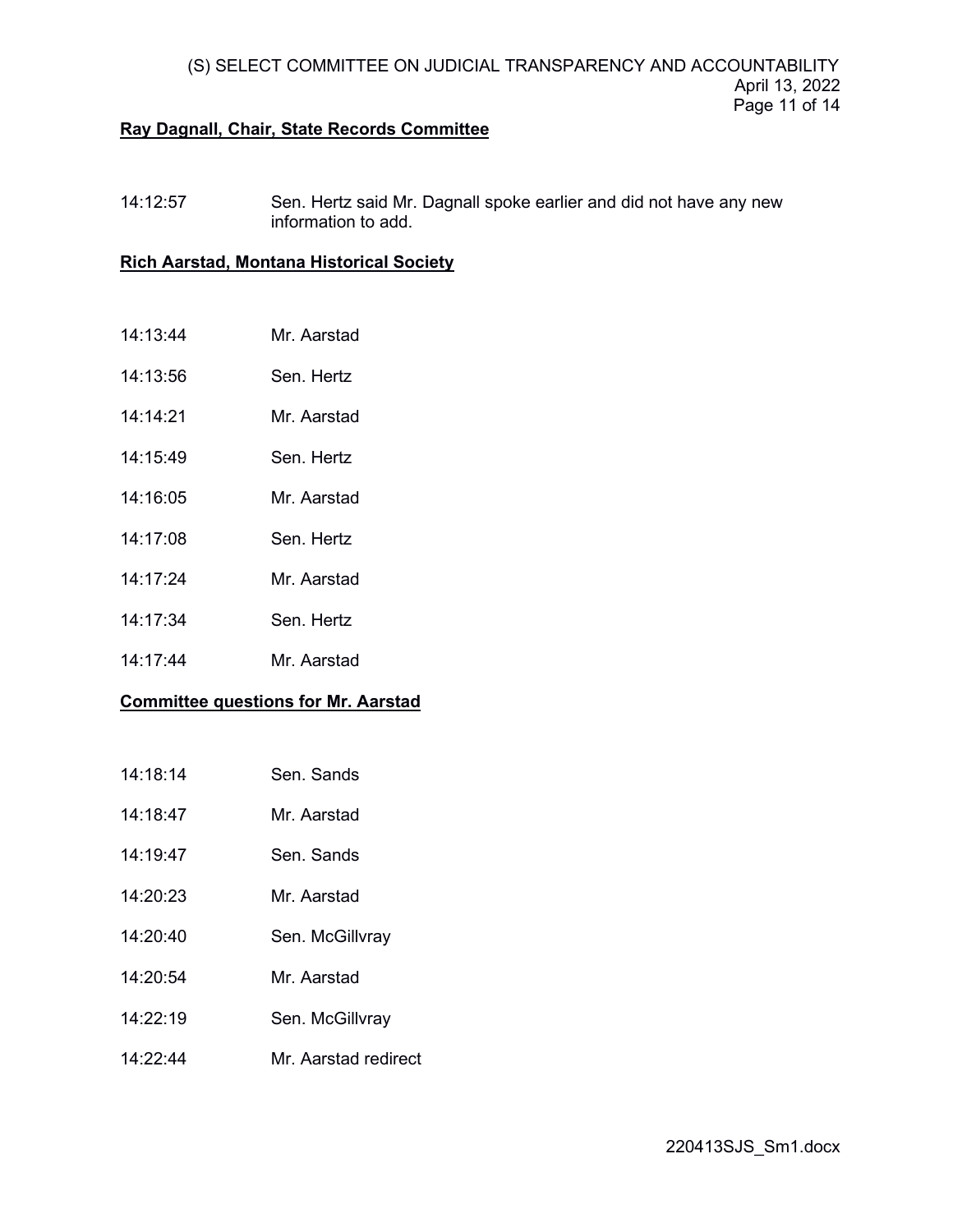- 14:23:03 Molly Kruckenberg, director, Montana Historical Society
- 14:24:04 Sen. McGillvray
- 14:24:15 Ms. Kruckenberg
- 14:24:58 Sen. Hertz
- 14:25:21 Mr. Gilbertson
- 14:25:36 Rep. Abbott
- 14:26:01 Sen. Hertz
- 14:26:21 Mr. Gilbertson

# **Bowen Greenwood, Clerk of Supreme Court**

14:26:45 Mr. Greenwood

## **Committee questions for Mr. Greenwood**

14:34:29 Sen. Hertz

14:34:56 Mr. Greenwood

### **Public comment**

None

# **Discussion of information requested from Legislative Audit Division**

# **Angus Maciver, Legislative Auditor**

14:37:28 Mr. Maciver. **[\(Exhibit 10\)](https://leg.mt.gov/content/Committees/JointSlctJudical/April-13-2022/Maciver.pdf)**

# **Committee questions for Mr. Maciver**

14:52:43 Sen. McGillvray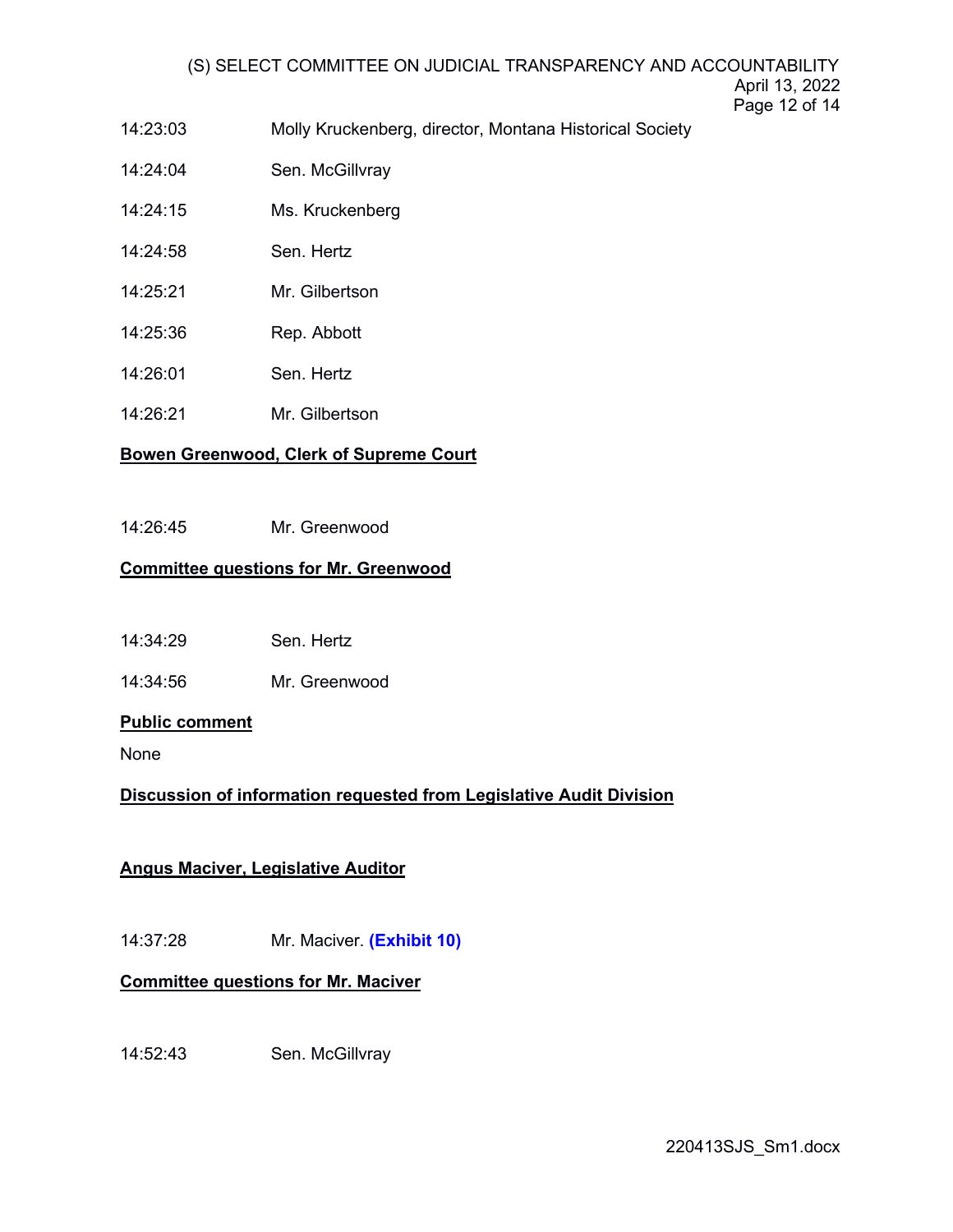- 14:52:58 Mr. Maciver
- 14:53:37 Sen. McGillvray
- 14:54:03 Mr. Maciver
- 14:55:51 Sen. Hertz
- 14:56:36 Mr. Maciver
- 14:58:09 Sen. Hertz
- 14:58:28 Mr. Maciver

## **Update on HJ 40 Study**

14:59:22 Ms. Weiss. **[\(Exhibit 11\)](https://leg.mt.gov/content/Committees/JointSlctJudical/April-13-2022/hj40-ljic-update-april-2022.pdf)**

## **Committee questions for Ms. Weiss**

- 15:02:13 Sen. McGillvray
- 15:02:29 Ms. Weiss

# **Public Comment [\(Exhibit 12\)](https://leg.mt.gov/content/Committees/JointSlctJudical/April-13-2022/Exhibit12.pdf)**

- 15:04:17 Bart Crabtree, Montana Citizens Council on Judicial
	- Accountability **[\(Exhibit](https://leg.mt.gov/content/Committees/JointSlctJudical/April-13-2022/Crabtree-exhibit.pdf) 13)**
- 15:07:22 Pascal Redfern
- 15:14:18 Sen. McGillvray
- 15:15:50 Mr. Redfern
- 15:18:31 Sen. McGillvray
- 15:18:56 Mr. Redfern
- 15:20:05 Sen. Hertz **[\(Exhibit 1](https://leg.mt.gov/content/Committees/JointSlctJudical/April-13-2022/Howard-exhibit.pdf)4)**